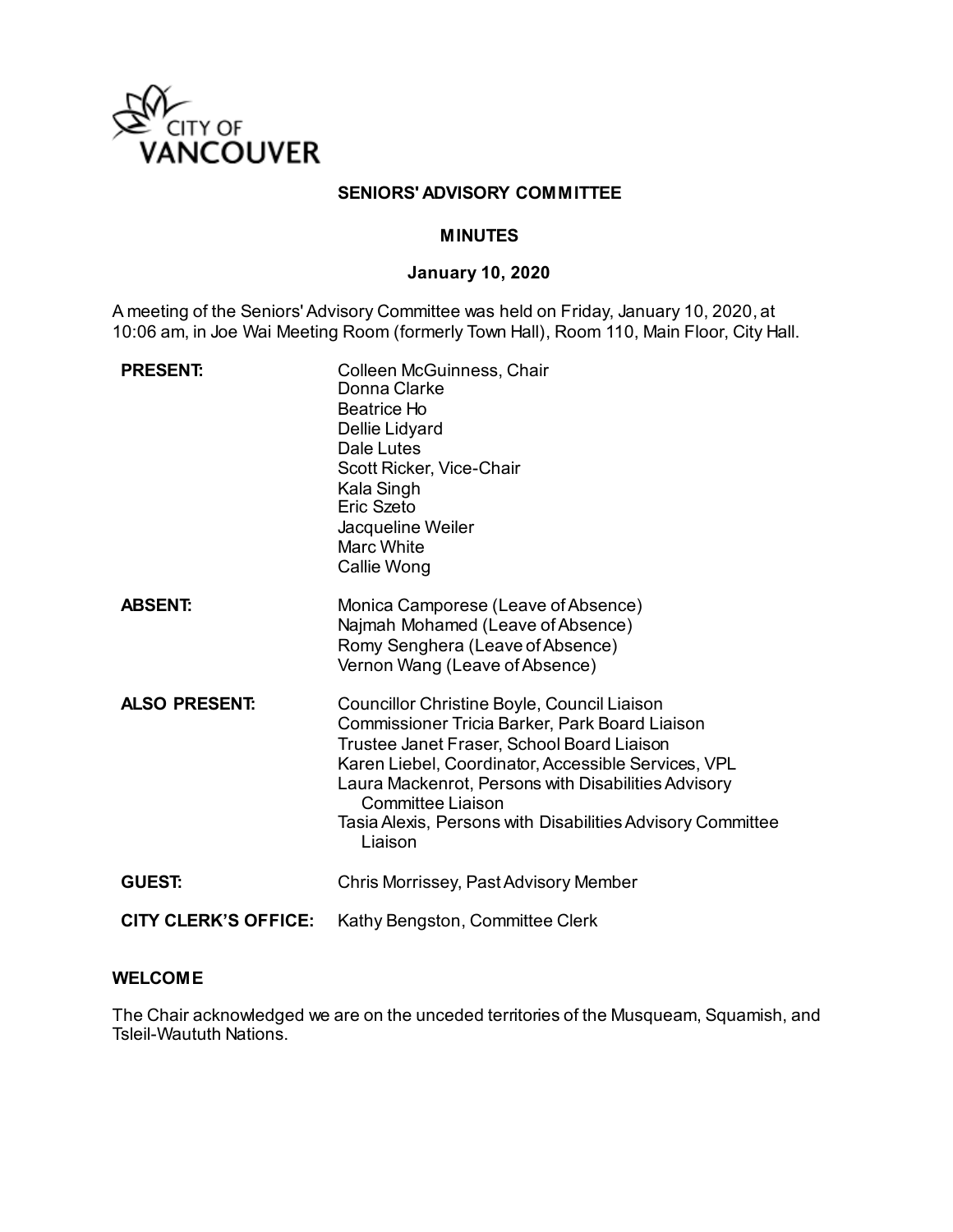### **Roundtable Introductions**

The Chair welcomed Kala Singh, new member, and led a roundtable introduction.

The Vice Chair recognized past member, Chris Morrissey, on receiving the Order of Canada.

# **Leave of Absence Requests**

MOVED by Jacquie Weiler SECONDED by Scott Ricker

> THAT the Seniors' Advisory Committee approve leaves of absence for Monica Camporese, Najma Mohamed, Romy Senghera and Vernon Wang, for this meeting.

CARRIED UNANIMOUSLY

### **Approval of Minutes – November 8, 2019**

MOVED by Donna Clarke SECONDED by Dale Lutes

> THAT the Seniors' Advisory Committee approve the Minutes from the meeting of November 8, 2019, as circulated.

CARRIED UNANIMOUSLY

### **1. Presentation – Granville Bridge Connector**

Paul Krueger, Transportation Design, provided an update on the bridge connector phase 3, including improvements to the bridge, challenges, engagement timeline, public engagement, and preferred option, and responded to questions.

Brian Gould, Transportation Design, provided an update on Drake Street phase 2, including phase 1 highlights, recommended design option, and next steps, and responded to questions.

The Project website can be found at the following link:<https://vancouver.ca/granvilleconnector>

### **2. Liaison Updates**

Councillor Christine Boyle, Council Liaison, provided brief updates on the following:

- 2020 Capital and Operating Budget approved including climate emergency targets, arts and culture plan, firefighters mental health support, and infrastructure upkeeps;
- Oppenheimer Tent City; and
- Housing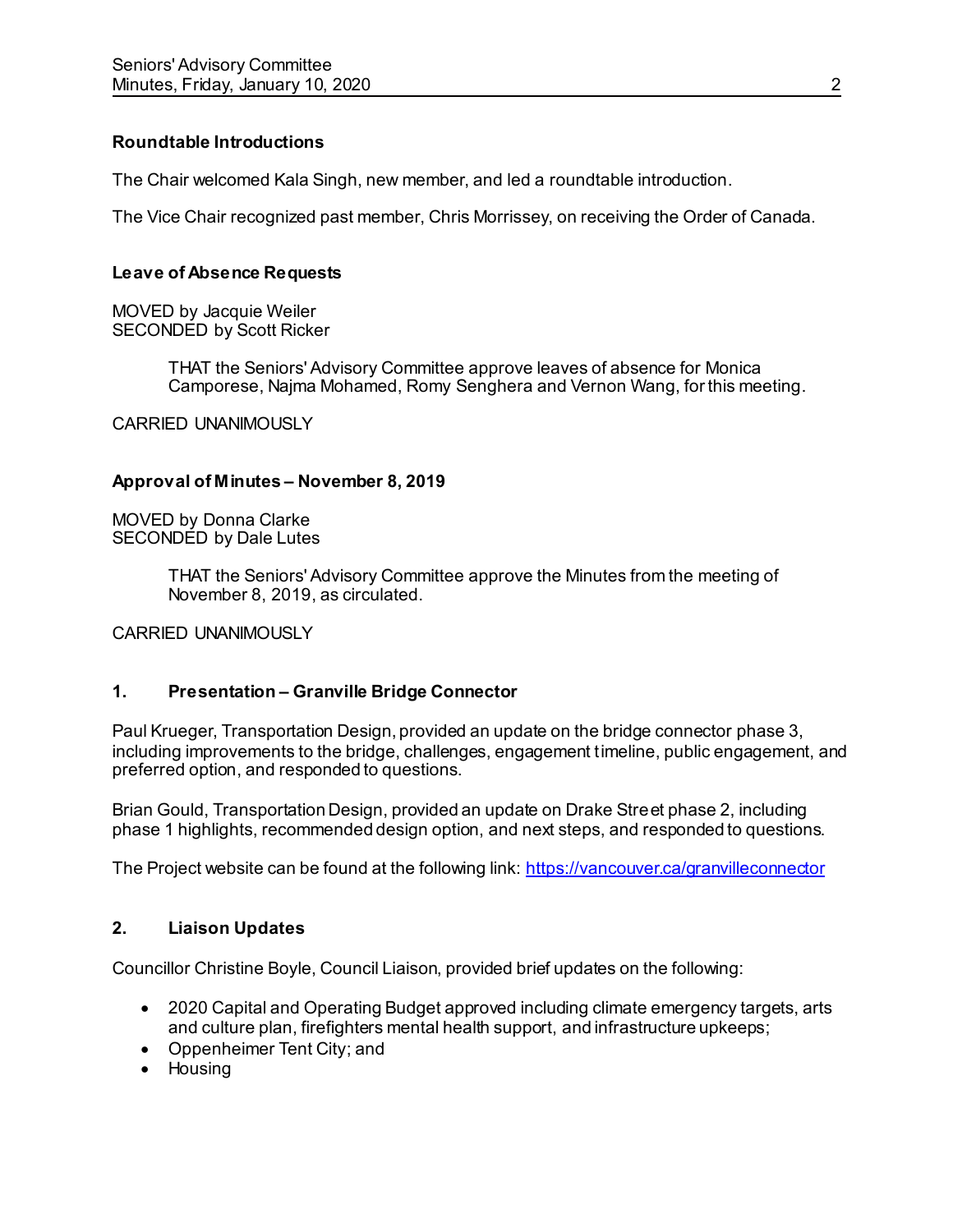Commissioner Tricia Barker, Park Board Liaison, provided brief updates on the following:

- 2020 Service Plan Operating & Capital Budgets approved;
- Washroom improvements;
- Oppenheimer Park;
- Golf Courses.

Trustee Janet Fraser, School Board Liaison, provided brief updates on the following:

- Climate emergency declaration:
- Long range facilities planning;
- Food program at schools;
- Track and field facilities;
- Transportation safety for students;
- New nondiscrimination policy;
- The United Nations Declaration on the Rights of Indigenous Peoples;
- Vaping:
- Health and suicide prevention; and
- Student success graduation rates.

Karen Liebel, VPL Liaison, shared information on the strategic in-process plan for the library, which includes planning for children services, seniors, and people with disabilities. She also shared the following upcoming events: Lunar New Year, Friends of VPL Book Sale, Mount Pleasant matinee classic movie screenings, and classes in multiple device essentials.

### **3. Council of Councils Event**

The Chair led a roundtable discussion and provided input on the Committee's presentation at the January 13, 2020, event, which they will be presenting. The Chair also asked about parking fees reimbursements for the event, which Councillor Boyle will follow-up on.

### **4. Sub-committee Reports**

#### **a. Housing**

Marc White reported on the Council approved motion on accessible housing needs, and the geomapping project of the city's housing, by using its data for future planning.

The Chair made reference to an article, *Vancouver Looks Poised to Sell off False Creek South*, which Councillor Boyle provided details.

A Committee member enquired on the status of the False Creek South leases. Councillor Boyle responded.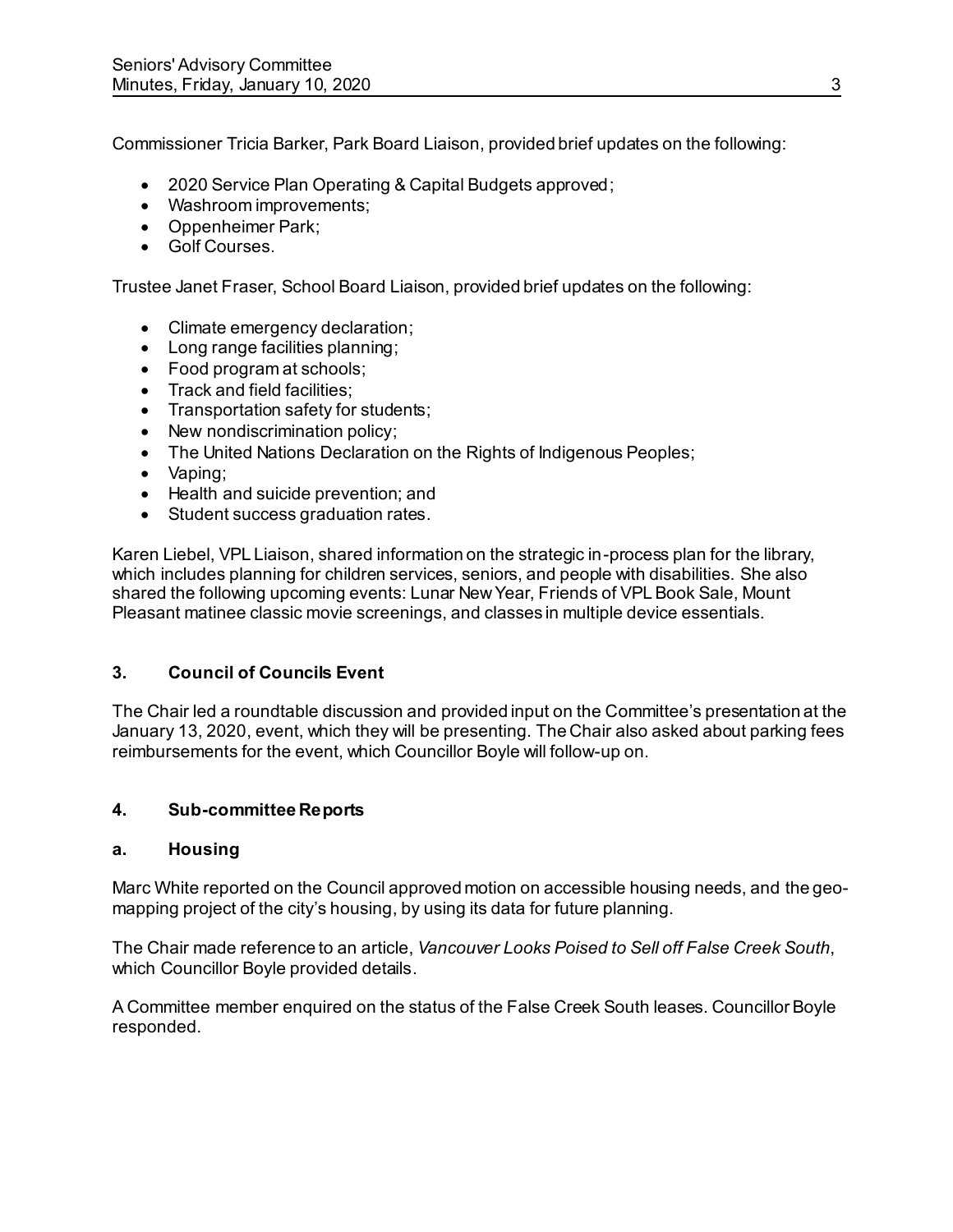### **b. Transportation and Mobility**

Laura Mackenrot, Vice-Chair, Persons with Disabilities Advisory Committee, provided an update on the new HandyDART system, which includes the new in-person application screening, followed by discussion.

MOVED by Dale Lutes SECONDED by Jacquie Weiler

> THEREFORE BE IT RESOLVED THAT the Senior's Advisory Committee Chair write a letter to Translink CEO and Board, in support of the motion from the Persons with Disabilities Advisory Committee, pertaining to the new HandyDART in-person application screening.

CARRIED UNANIMOUSLY

MOVED by Dale Lutes SECONDED by Jacquie Weiler

> THEREFORE BE IT RESOLVED THAT the Seniors' Advisory Committee Chair write a letter to Translink CEO and Board, and other interested parties, regarding the Millennium Line Broadway extension accessibility features, with emphasis on accessible public washrooms and dual elevators.

CARRIED UNANIMOUSLY

#### **c. Engagement**

No report.

### **d. Persons with Disabilities**

See Transportation and Mobility Sub-committee report.

### **5. New Business**

The Chair shared a request from the External Relations & Protocol Office for planning volunteer(s) for the International Women's Day event. In discussion, Committee members, Beatrice Ho and Jacquie Weiler, volunteered, and will provide intersectionality feedback in the planning of the event.